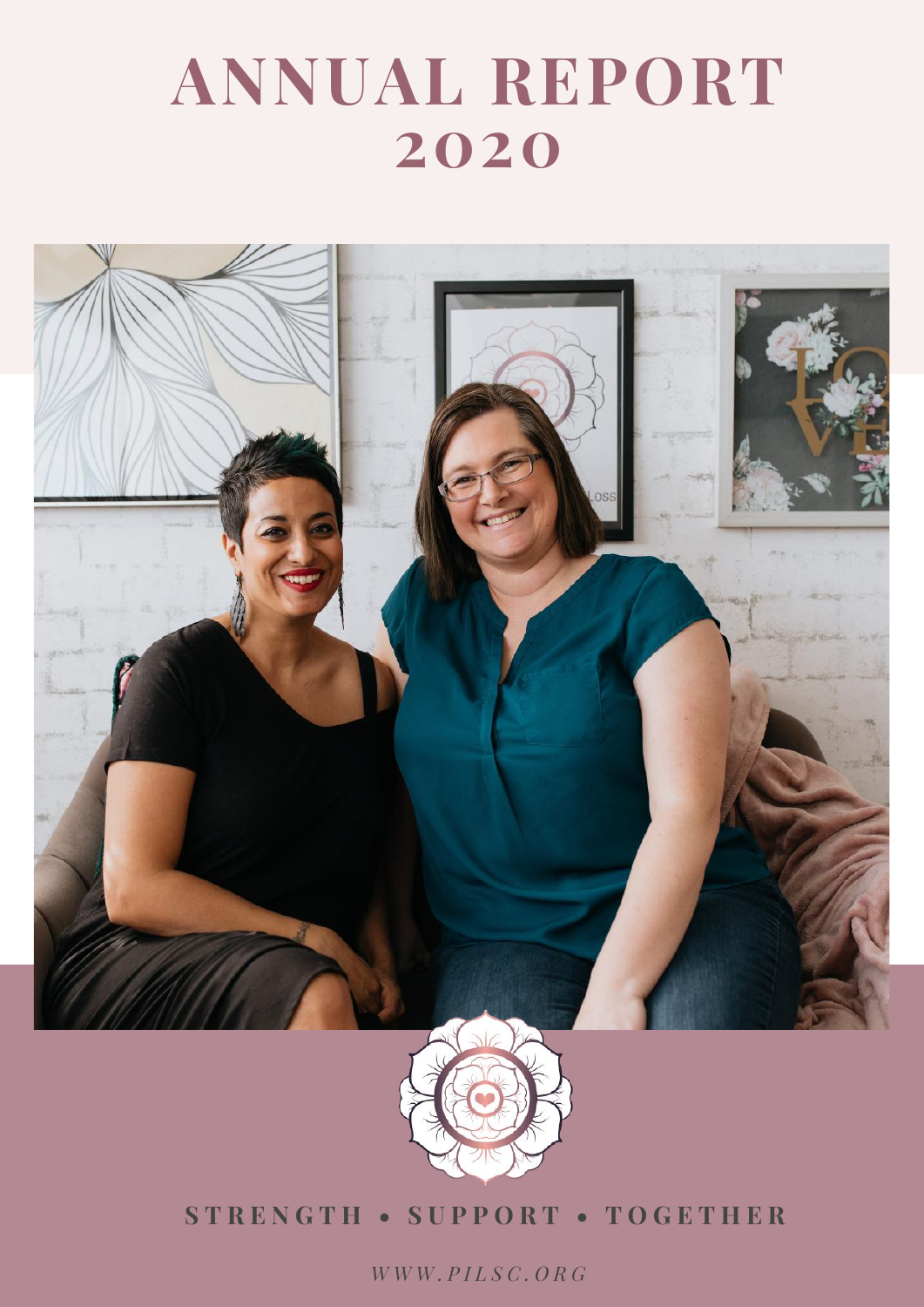## **A Year of Resilience & Growth**

2020 was one we (and the world!) won't soon forget!

In January 2020 we officially opened our doors to our new space in the centrally located Calgary neighbourhood of Sunalta. We were blessed to host many clients, groups, networking, and community events in our gorgeous space. Just as we were getting more settled into our new home, the world came to a standstill due to the COVID-19 pandemic. For the safety of our community and with a heaviness in our hearts, we made the decision to close our doors to in person support.

Over the next few weeks we worked hard to quickly pivot our mental health program and our peer support groups to be offered remotely. This pivot was extremely well received. The consistency in support was exactly what our community needed in those uncertain early days of the pandemic. Offering remote services allowed for things like travel, location, and child care to no longer be barriers to accessing support and we saw a 300% increase in clients accessing our peer support groups.

In the summer of 2020 we were very grateful to receive a Community Grant from the Calgary Foundation. This grant allowed us to offer our mental health sessions at no cost to our community. Moving to no cost mental health sessions and offering remote access led us to see a 213% increase in our mental health program.

We saw that remote access to service meant we could reach communities that are even further isolated from support. To further reach those communities, we launched the Pregnancy & Infant Loss Helpline. The Helpline helps connect people anonymously and immediately to peer support and resources through text and webchat. What started off as a COVID-19 response has developed into a foundational program and entry point to our services, with over 55 volunteers!

This past year was one of great loss, grief, change, and also of deep growth. All of which the pregnancy and infant loss community has navigated before. Providing a space that has allowed our community to gather, strengthen, and receive support during a critical time has been our greatest honour.

Growing in this way has been an incredible labour of love, adaptability and resilience. I am so proud of our teams' ability to pivot and grow in times of uncertainty.

Strength ~ Support ~ Together

Aditi Loveridge

Aditi Loveridge President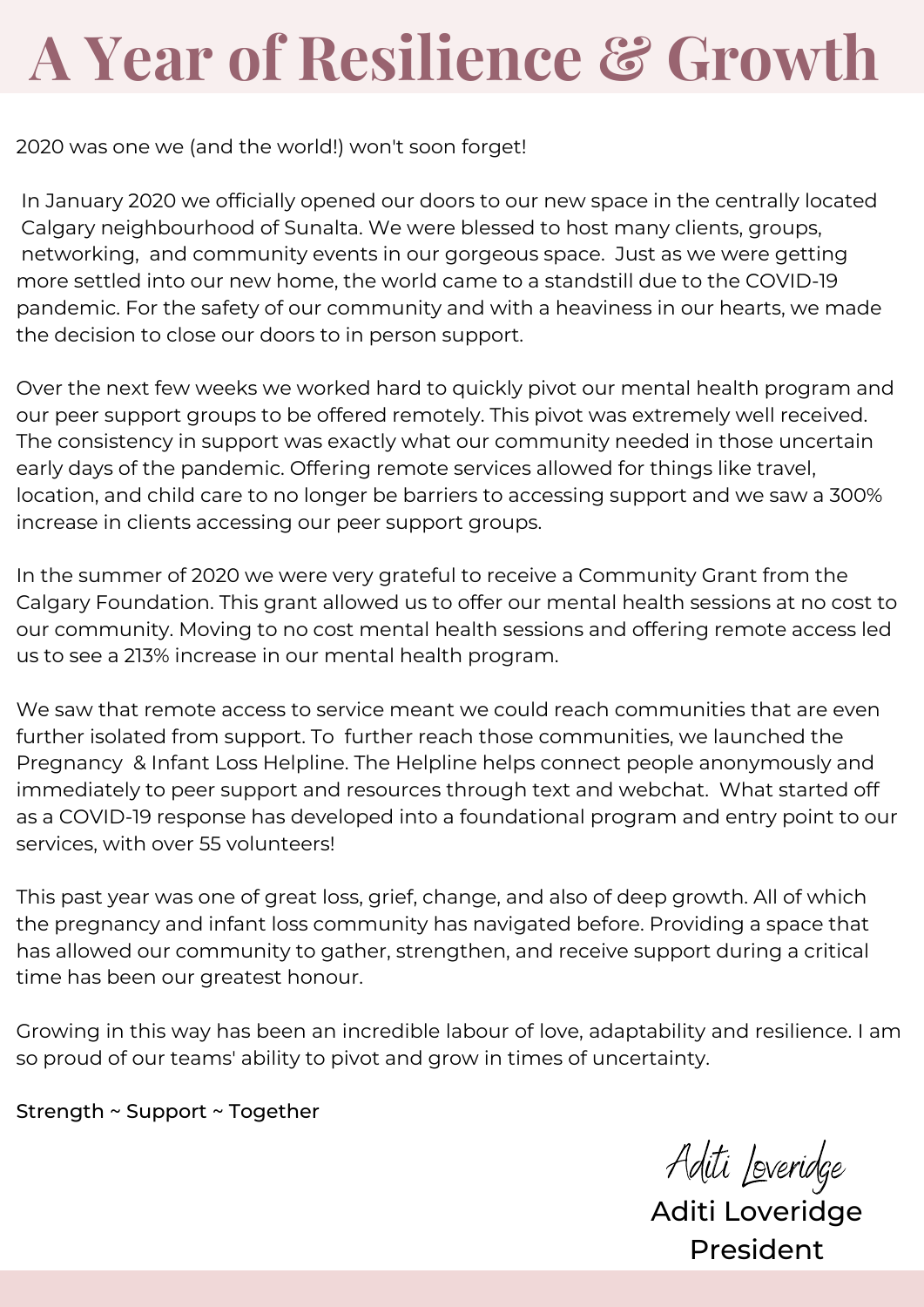# **Year in Review**

### **Mental Health**

### 320 Coaching & Counseling Sessions Facilitated

**Peer Support Groups**

### **200**

Unique Clients Attended

**Helpline**



Unique Conversations

**New Clients**



Unique Clients

**Community Engagement**



Unique Contacts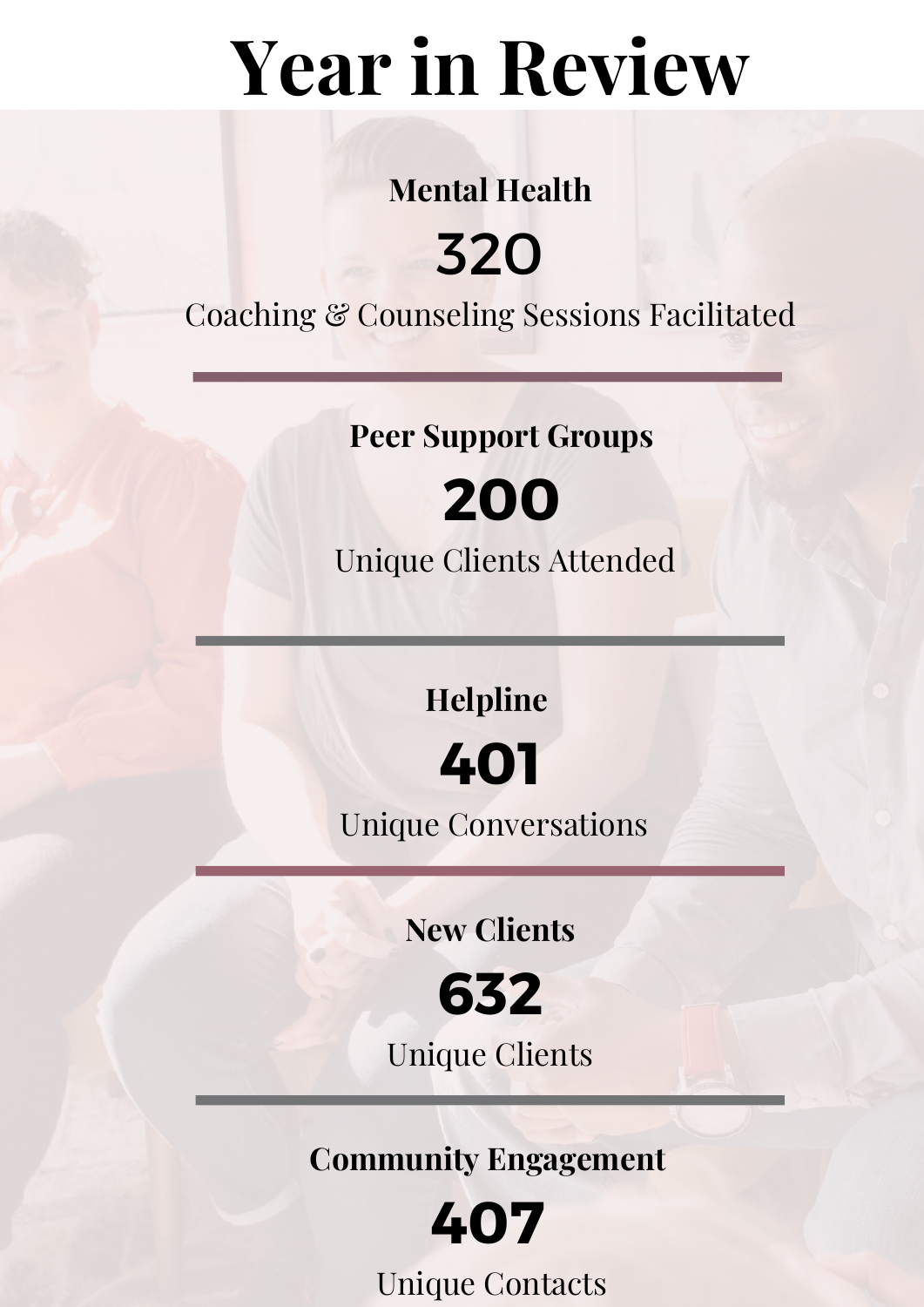## **OUR GROWTH**



Something that is loved  $-Ton_{l}$ Morrison

- **300%** increase in peer support group attendees
- **213%** increase mental health program client sessions
- **20%** of this increase have been individuals from remote communities within Alberta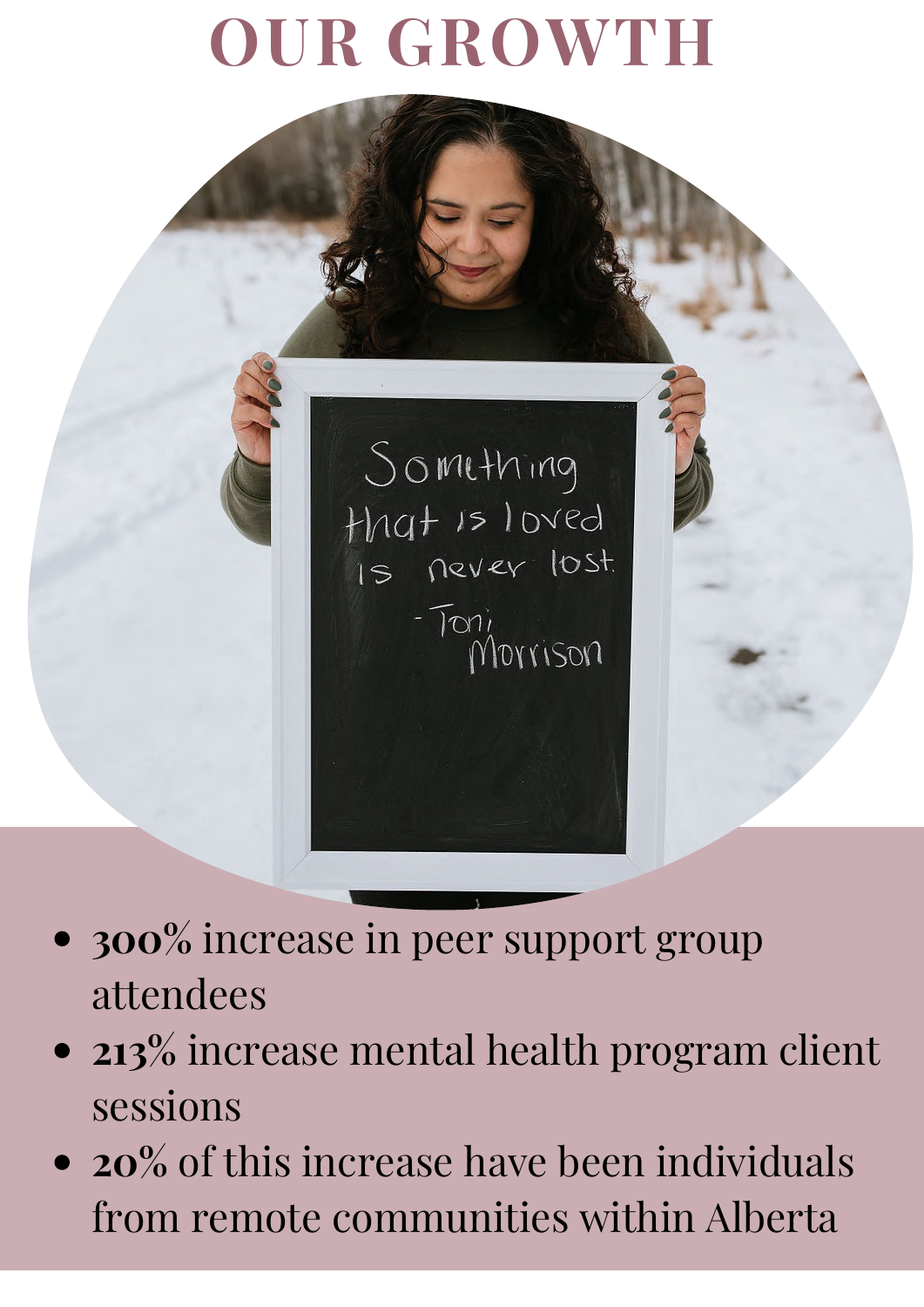# **Our Impact**

### 100%

... of help seekers felt they received the support they needed (*Pregnancy & Infant Loss Support Helpline*)

*"The helpline is so critical to making sure I know I am not alone and that my experience is validated. I am incredibly grateful for each volunteer on the other end, supporting and upholding me in so many ways when my grief is all consuming and isolating"*

#### 90%

... of group attendees shared feelings of increased coping strategies and improved social support (*Peer Support Groups*)

*"The specific groups have really helped to connect with people that are in a very similar situation. I feel more connected and not like an 'outsider' in the loss community."*

#### 95%

... of clients accessing the mental health program shared increased:

- coping,
- processing of grief,
- making sense of their loss and
- adjusting to a new reality *(Mental Health Program)*

*"When I meet with (Mental Health Practitioner) I feel as though she sees the big picture and how grief will change you. The tools she gives me are incredibly valuable and enable me to move forward in a healthy and supported way"*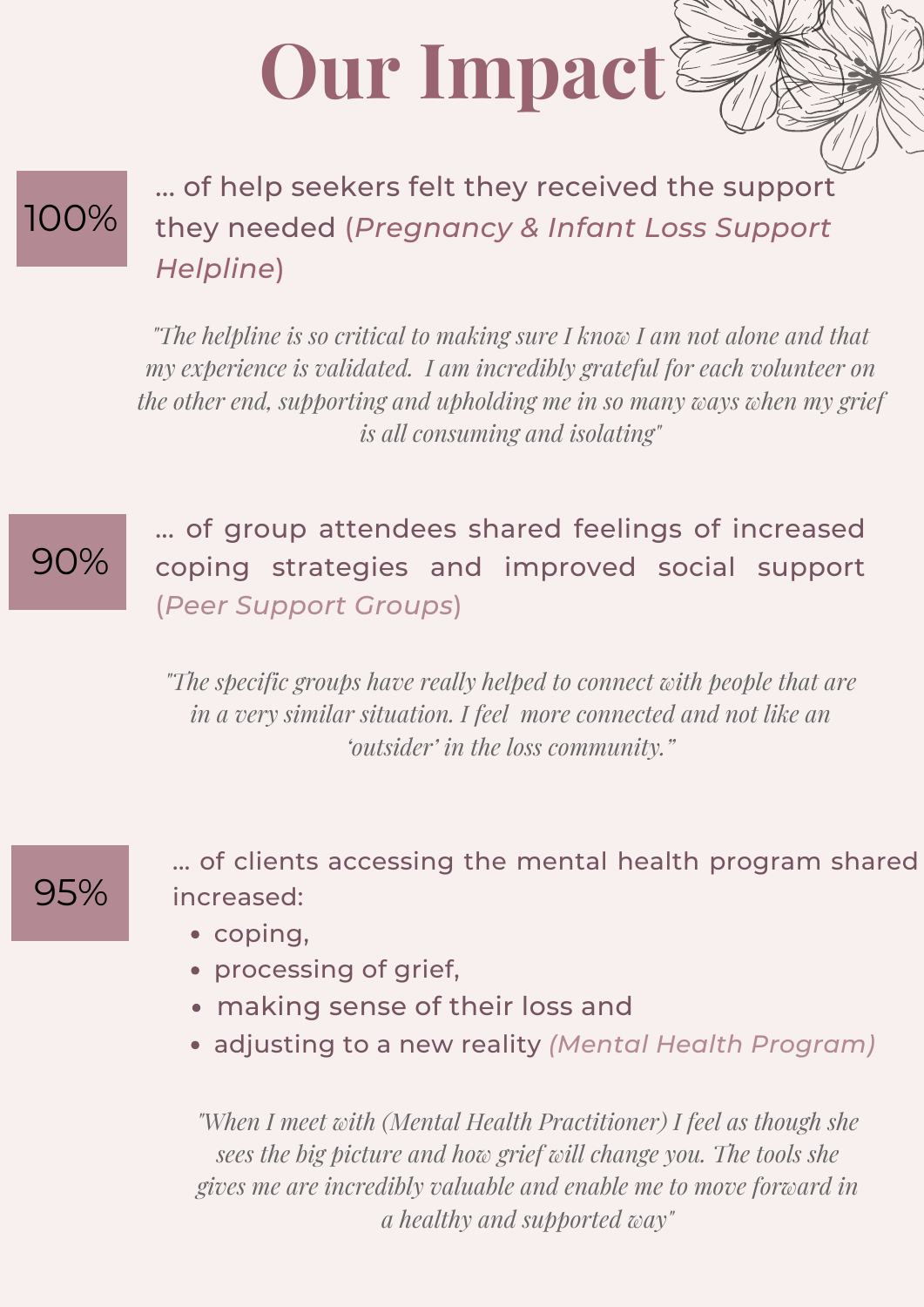# **Volunteer Growth**



*"Being a helpline volunteer has been transformational for me. I have found a sacred space to not only support others, but a space where I am able to heal"*

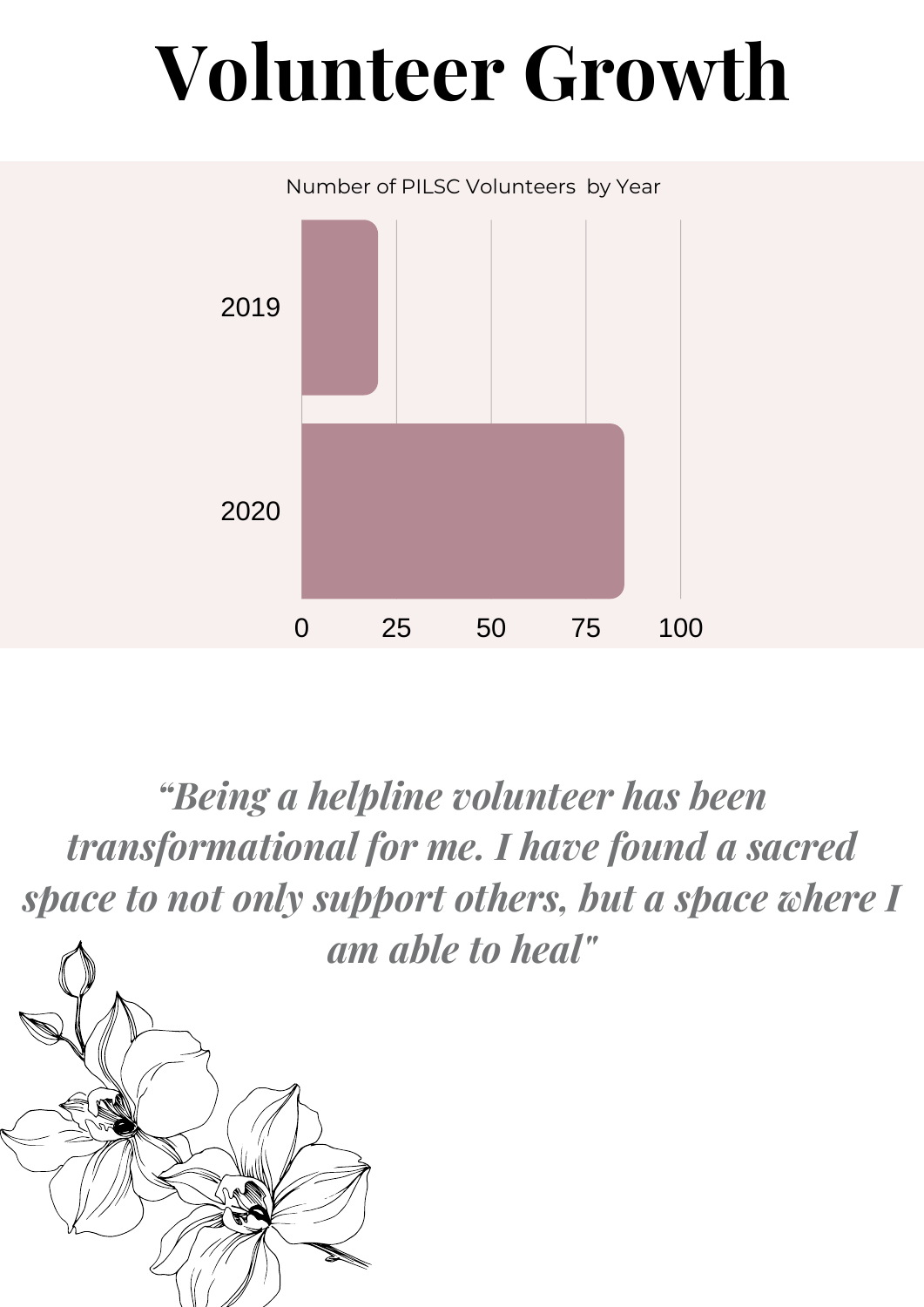

General Donations 43.6%

| <b>TOTAL</b>                   | \$207,634  |
|--------------------------------|------------|
| Other Income                   | \$2,856    |
| Grants                         | \$67,378   |
| Donations from other charities | \$46,955   |
| <b>General Donations</b>       | $\$90,445$ |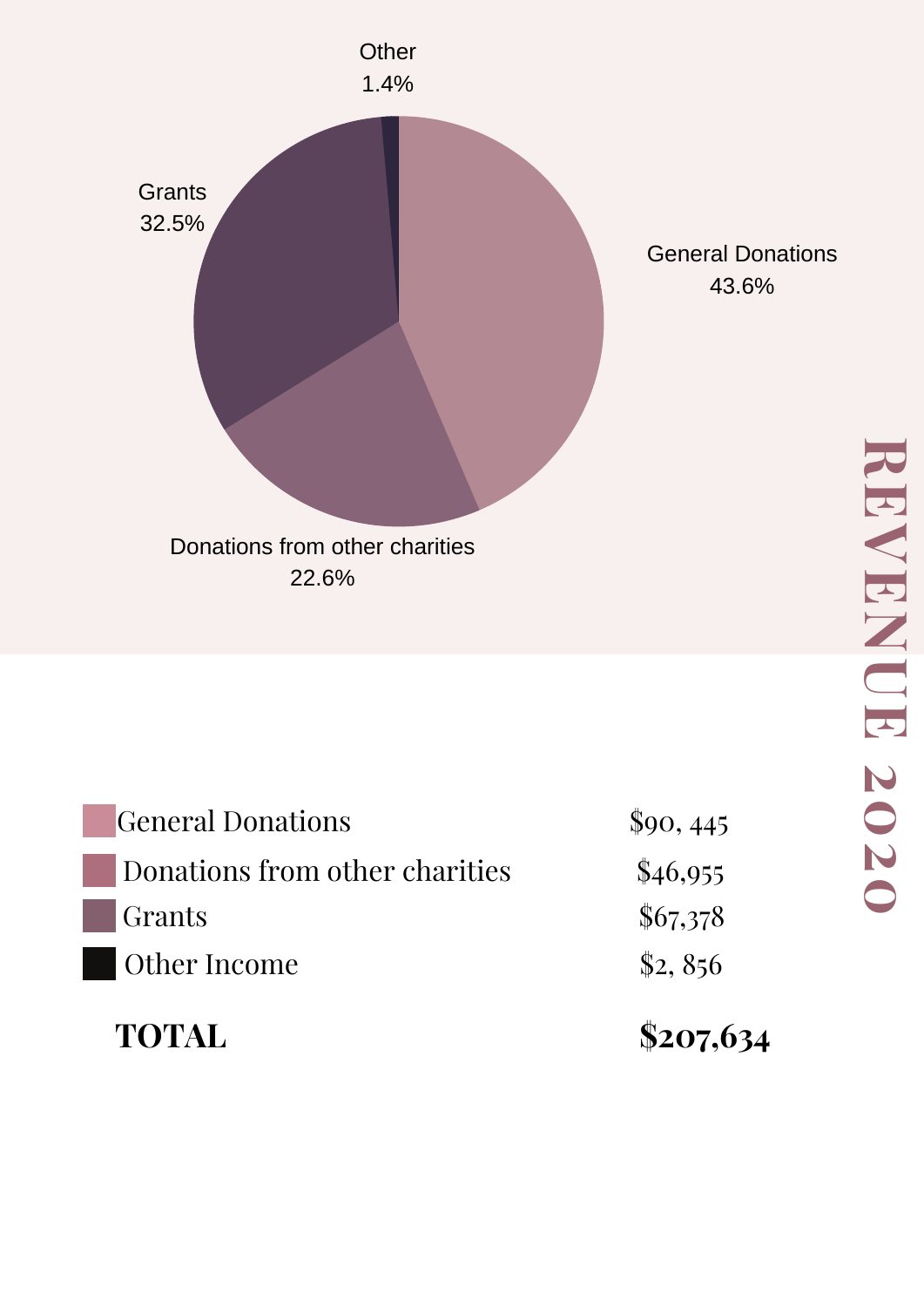

| TOTAL                          | \$129,222 |
|--------------------------------|-----------|
| Other                          | \$4,130   |
| <b>Administrative Expenses</b> | \$2,587   |
| Insurance                      | \$1,457   |
| Rent Expense                   | \$22,524  |
| Marketing                      | \$12,528  |
| <b>Direct Programming</b>      | \$85,996  |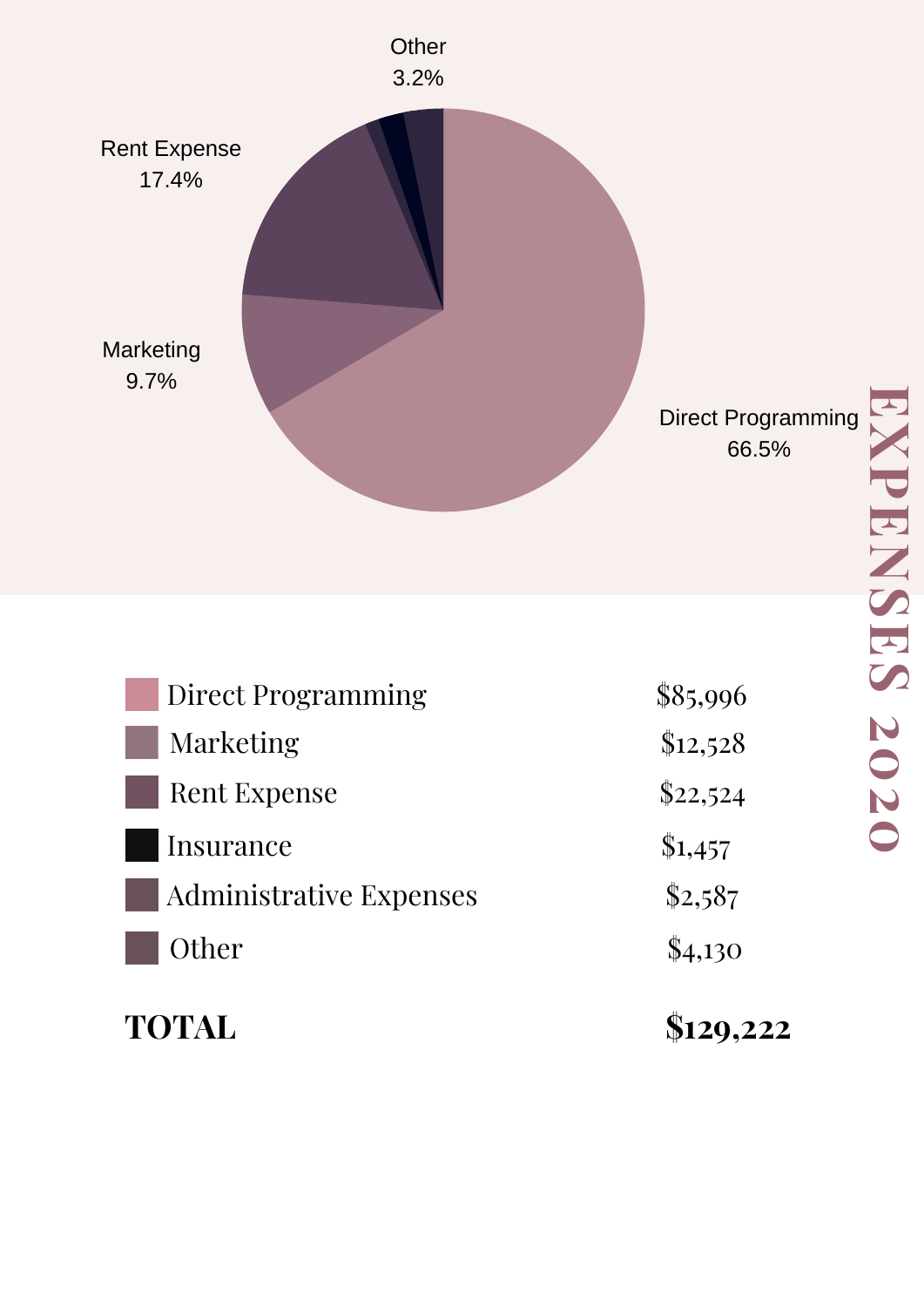## **2020 Board of Directors**



Aditi Loveridge Danyelle Kaluski Samaher Sukareye Roopa Khanna Jena Colpitts Amen Dhaliwal

President Vice President Secretary Director Director Director